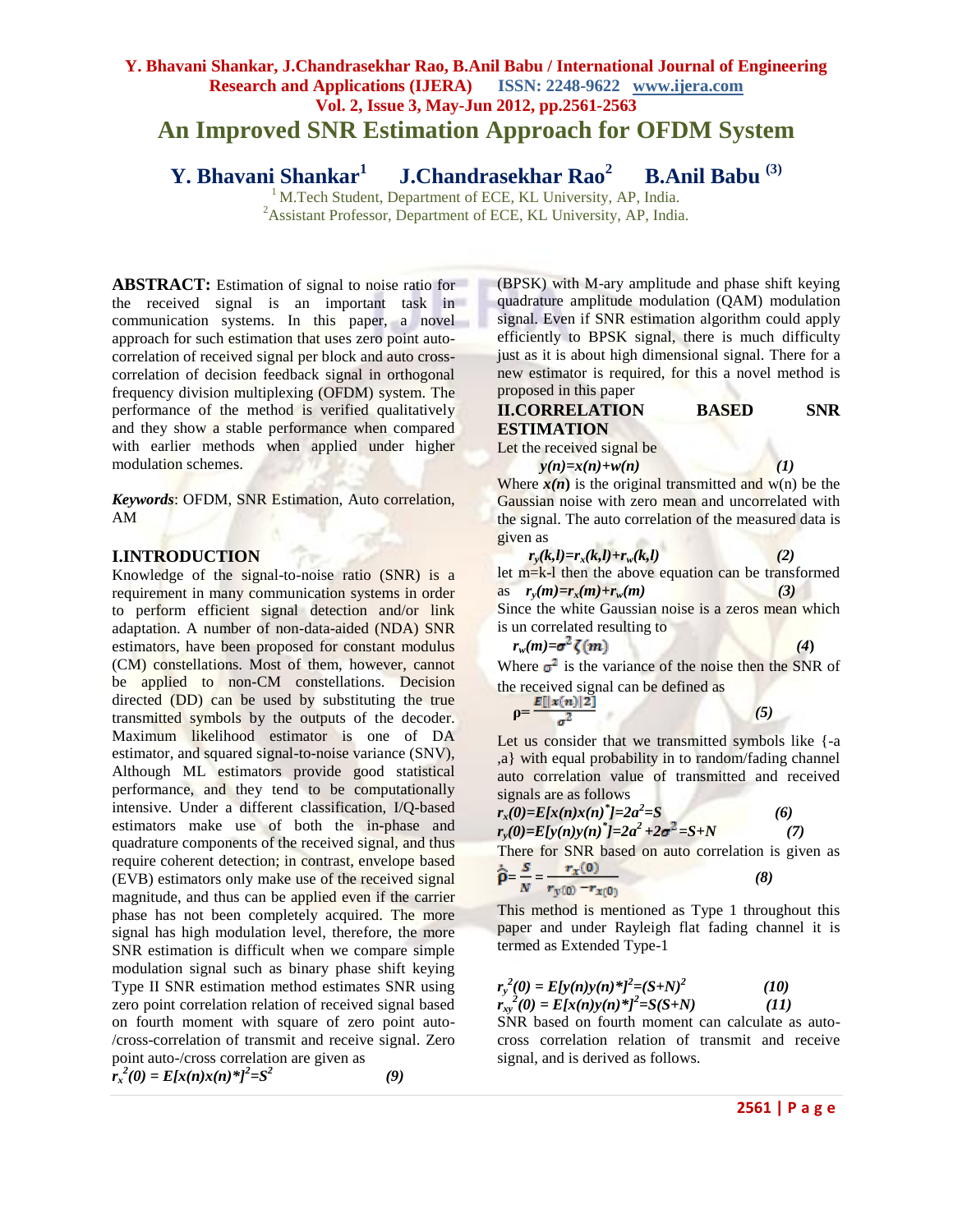#### **Y. Bhavani Shankar, J.Chandrasekhar Rao, B.Anil Babu / International Journal of Engineering Research and Applications (IJERA) ISSN: 2248-9622 www.ijera.com Vol. 2, Issue 3, May-Jun 2012, pp.2561-2563**

$$
\hat{\rho} = \frac{s}{N} = \sqrt{\frac{r_x^2(0)}{r_y^2(0) - 2r_{xy}^2(0) + r_x^2(0)}}\tag{12}
$$

#### **III SNR ESTIMATION IN OFDM SYSTEMS**

The, transmit signal of general OFDM (orthogonal frequency division multiplexing) is given by

$$
x(t) = \sum_{k=0}^{k-1} X_k e^{2\pi fkt}
$$
 (13)

Where K is total sub-carrier number, Ts is symbol duration, frequency of sub-carrier is fk=k/KTs, and t *is n·Ts (n=0,…, K-1). Also, Xk is data symbol at k-th sub-carrier.*

To simplify analysis of system, communication channel assume to AWGN

 $r(n) = x(n) \otimes h(n) + w(n)$  (14)

mathematically, channel response  $h(n)$  equals to 1 and phase synchronization supposes to be perfect. After removing cyclic prefix, after FFT, the recovered output for the *k-*th sub-carrier is as follows

$$
Y_k = \frac{1}{\sqrt{K}} \sum_{n \in K} r[n], e^{j\frac{2\pi}{K}kn} = X_k + N_k \qquad (15)
$$

SNR estimation method of this paper requires zero point auto-correlation of transmitted and received signal in OFDM system. In this paper, we can calculate autocorrelation value of transmit signal using decision feedback signal



 **Figure 1: SNR Estimation Approach in OFDM systems**

#### **IV.SIMULATION RESULTS**

The results are obtained using Matlab 2010a ® under 16-QAM modulation for 8 sub carrier each of carrying 128 symbols. The performance is analyzed between mean square error and SNR estimated.